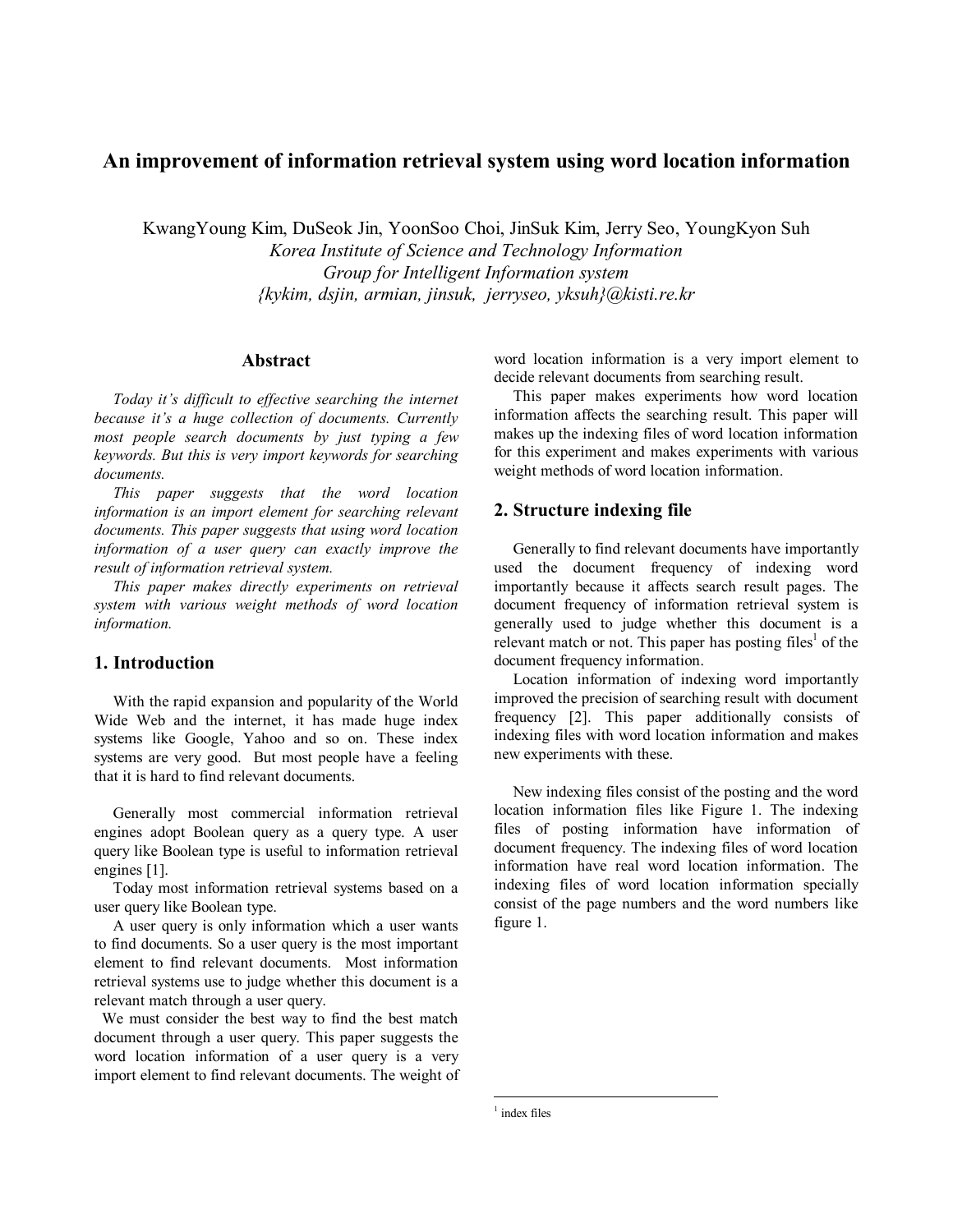

**Fig 1 structure the indexing files** 

The page numbers have information of the phrase distinction. The word numbers importantly have real word position information list. Using the value of word number this paper decides whether two terms are close or not like Figure2. This paper easily decides whether two terms are close or not through comparing the distance of two terms.

A general vector weight means the vector space model of information retrieval system. The distance weight of word means that is difference between two terms. The closer terms are the more weights have.



**Fig 2 structure word location information** 

This paper evaluates a general vector weight including the distance weight of word. This paper makes experiments with various methods of word location weight.

This paper will decide whether various methods have good results or not through experiments.

# **3. The distance weight of word**

This paper makes experiments with four methods for like table 1. Because of using the vector model is comparing only vector weight with distance weight of word in this paper.

#### **Table 1 the distance weight of word**

| Expression I: Similarity(doc <sub>i</sub> ) = Weight <sub>Vector</sub> (doc <sub>i</sub> ) + $\alpha$                                          |
|------------------------------------------------------------------------------------------------------------------------------------------------|
| Expression II : Similarity(doc <sub>i</sub> ) = Weight <sub>Vector</sub> (doc <sub>i</sub> ) +<br>a/distance                                   |
| Expression III : Similarity(doc <sub>i</sub> ) = Weight $v_{\text{ector}}$<br>$(doci)+1.0/(1.0+log(distance))$                                 |
| Expression IV : Expression3 : Similarity(doc <sub>i</sub> ) =<br>Weight $v_{\text{ector}}$ (doc <sub>i</sub> )+1.0/ $\sqrt{\text{distance}}$ ) |
| $W_{\alpha\alpha\beta\gamma}$ (dee) $-\frac{1}{2}e^{(TE)^2+1}$ $0$ $\sqrt{F_{\alpha\beta}^{3}}$ $\frac{1}{2}e^{(C_{\alpha}^{2}+1)}$ $0$ )      |

 $Weight_{vector}(doc_i) = log(TF^2+1.0)*IDF^3/log(STF^4+1.0)$ Distance = Minimum(Term<sub>i+1</sub>-Term<sub>i</sub>)

The Weight<sub>Vector</sub> calculates Vector weight of a document<sub>i</sub>

The distance is chosen the minimum value between two terms.

Expression I means that this paper will have a constant alpha value. It does not matter whether two terms are close or not. This paper will just add alpha value without two terms distance.

For example, there are two documents like table 2.

### **Table 2 Example**

| A. "Information system is "                   |
|-----------------------------------------------|
| B. "Information retrieval has  using the meta |
| system $\ldots$ "                             |

When a user finds documents in table 2 with the query of 'information system', two documents have the same weight from Expression I.

The main purpose of using word location information will try to assign more weight of a document A than a document B like table 2.

Expression II means that the closer word location is the more weight has according to a distance value.

Expression III has the same meaning of Expression II but the alpha value will be increased by a log value.

<sup>2</sup> Term Frequency

1

<sup>3</sup> Invert Document Frequency

<sup>4</sup> Sum Term Frequency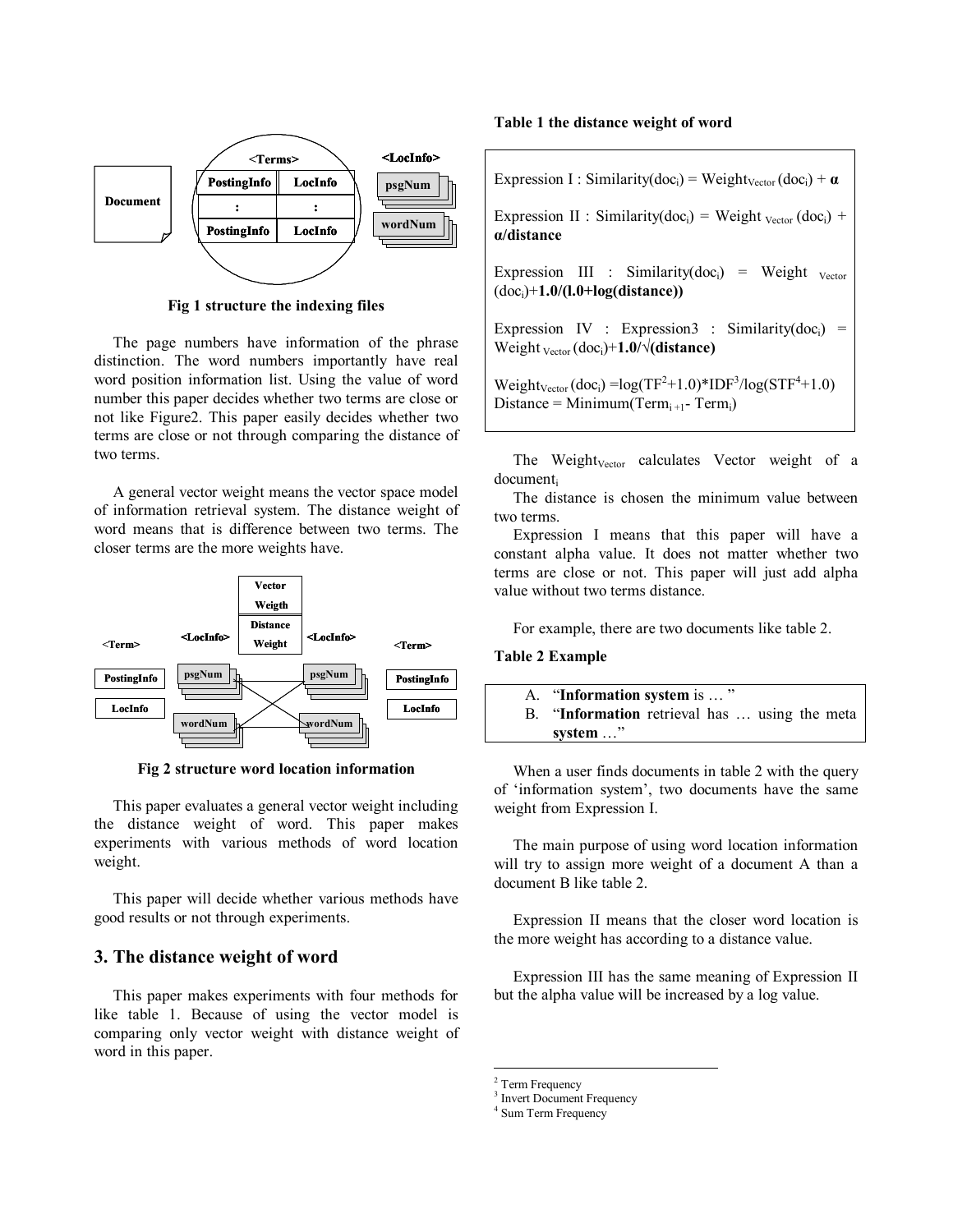Expression IV has the same meaning of Expression II but the alpha value will be increased by a square root value.

This paper will try to get the highest average precision from the changing of the alpha value. The highest average precision is the best method for searching result.

# **4. Experiment**

This paper makes experiments on KRISTSAL<sup>5</sup> system with Expressions of the tables 1. KRISTAL system is information retrieval management system developing by GIIS 6 in KISTI. (Korea Institute of Science and Technology Information)

This paper used the testing collection of  $HANTEC<sup>7</sup>$ (like TREC) version 2.0 for evaluation. The total document of HANTEC is 120,000 documents. The testing collection used 50 queries for evaluation like TREC. This paper used the relevant file of L2.rel to get average precision evaluated [3, 4].

This paper was evaluated average precision by using HANTEC Version 2.0 and using 50 queries.

The results of experiments are like table 3. The value of alpha actually used between 0 and 1.0.

| alpha           | $\Omega$ | 0.1    | 0.2    | 0.3    | 0.4    | 0.5    |        |
|-----------------|----------|--------|--------|--------|--------|--------|--------|
| Ex1             | 0.1915   | 0.1988 | 0.1908 | 0.1838 | 0.1779 | 0.1738 | 0.1699 |
| Ex <sub>2</sub> | 0.1915   | 0.2005 | 0.1906 | 0.1737 | 0.1642 | 0.1565 | 0.1349 |
| Ex3             | 0.1915   | 0.2018 | 0.1935 | 0.1851 | 0.1698 | 0.1639 | 0.1431 |
| Ex4             | 0.1915   | 0.202  | 0.1946 | 0.1907 | 0.1775 | 0.1671 | 0.1462 |

**Table 3 the result of the experiment** 

The average precision of Expression I rapidly was downs when alpha values was increased like figure 3.

The expression I maximum of average precision is 0.198% like table 3.

The word location information weight affected the improvement of information retrieval system. Using too much alpha value will decrease the improvement of system like table 3 and figure 3.

 $\overline{a}$ 



**Fig 3 Expression I** 

Expression II was evaluated like figure 4. The maximum of average precision is 0.2005%. It was too decreased from more than the point of 0.1.



#### **Fig 4 Expression II**

Expression III was evaluated like figure 5. The maximum of average precision is 0.2018%. It was too decreased from more than the point of 0.1.



**Fig 5 Expression III** 

<sup>5</sup> IRMS(Information Retrieval Management System)

<sup>&</sup>lt;sup>6</sup> group for intelligent information system

<sup>&</sup>lt;sup>7</sup> Hangul Test Collection